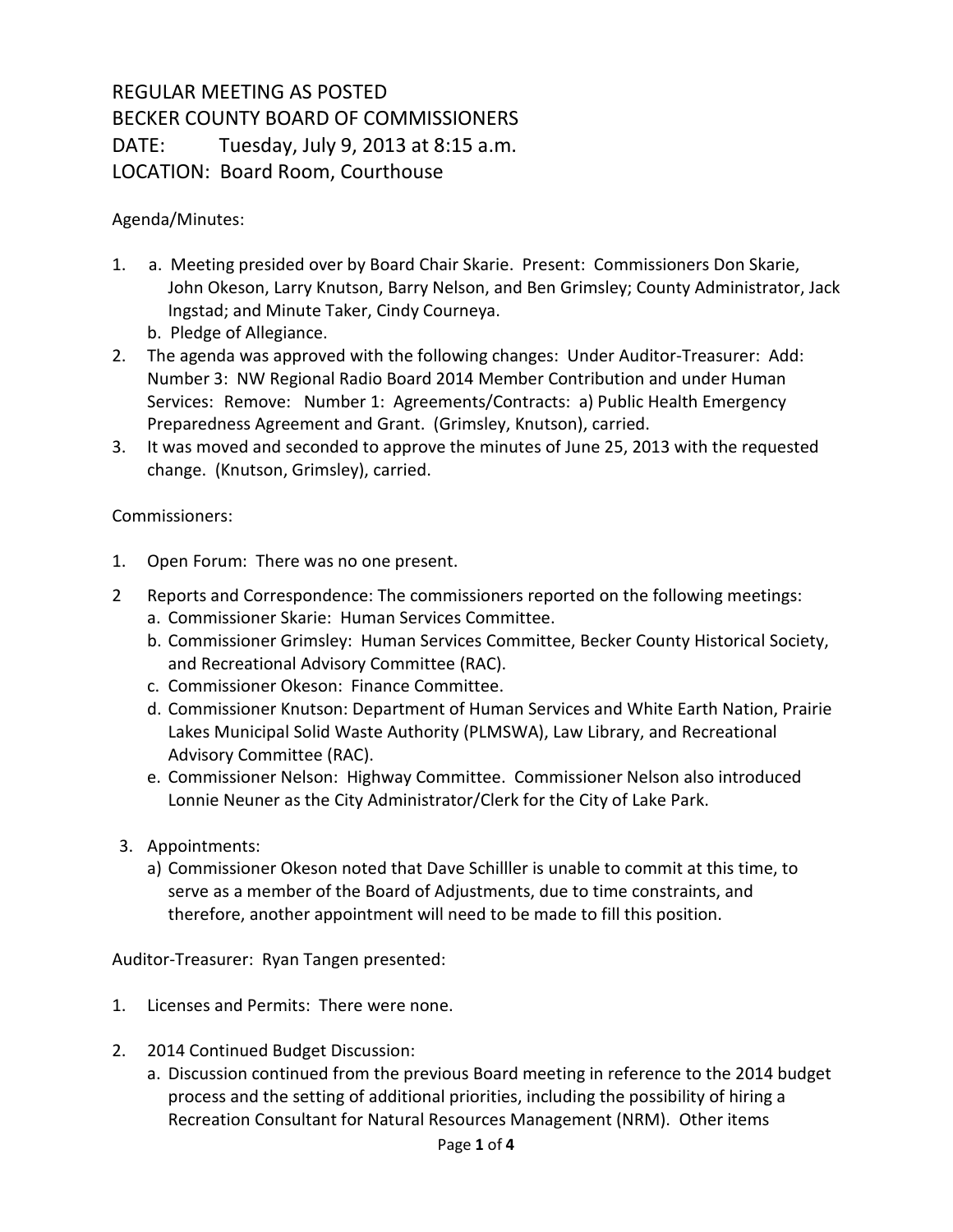for consideration were timber sales, the developing of policies to assist the Recreational Advisory Committee (RAC), the need for direction in reference to the Economic Development Association (EDA) and Housing Program and two (2) year budget for the department. It was also recommended that there be discussion in regards to the Section 8 Housing Program, with a review needed on what the County's involvement in the program should be moving forward.

- b. It was also noted that the Department Heads and Supervisors will be having budget meetings with staff. Jack Ingstad, County Administrator, and Ryan Tangen, Auditor-Treasurer, will also participate with employees on budget discussions.
- 3. NW Regional Radio Board 2014 Member Contribution:
	- a. It was moved and seconded to approve the renewal of the agreement with the NW Regional Radio Board and member contribution in the amount of \$3,000 for 2014, payable in January 2014. (Nelson, Okeson), carried.

Finance Committee: Ryan Tangen presented:

- 1. It was moved and seconded to approve the regular claims and Auditor's Warrants:
	- a. Auditor's Warrants: (Tuesday Bills):
		- i. 06/24/2013 in the amount of \$3,546,576.47
		- ii. 06/26/2013 in the amount of \$178,446.87
		- iii. 06/27/2013 in the amount of \$36,594.24
		- iv. 07/02/2013 in the amount of \$21,665.55

(Okeson, Knutson), carried.

- 2. There was discussion in reference to hiring a full-time Registered Nurse/Public Health Nurse for Human Services/Community Health, with a recommendation to approve when presented, contingent on funding verification. It was noted that revenues and expenditures for the program can be easily tracked as there are strict grant requirements in place, and that this information can be collected quickly.
- 3. It was moved and seconded to approve the acceptance of an Emergency Preparedness Grant, as presented, in the amount of \$7,500, with the County's in-kind amount at \$1,500, and with funds used to improve emergency planning response capabilities for the WE Fest Country Music Festival held at the Soo Pass Ranch outside of Detroit Lakes. (Grimsley, Knutson), carried. It was noted that there has been verbal approval from the State to move forward with implementation of the grant, which includes a tabletop exercise using the scenario of a Train Derailment and Chemical Release drill scheduled for July 17, 2013 at the Soo Pass Ranch in Detroit Lakes.

Highway: Jim Olson presented:

1. It was moved and seconded to approve Resolution 07-13-1B and Resolution 07-13-1C, to accept the Minnesota State Transportation Grant Funds for construction of Bridge Number 03J45 in the amount of \$75,614.94, and Bridge No. 03J46 in the amount of \$76,862.26, by reason of the lowest responsible bids, and as outlined in said resolutions. (Okeson, Knutson), carried.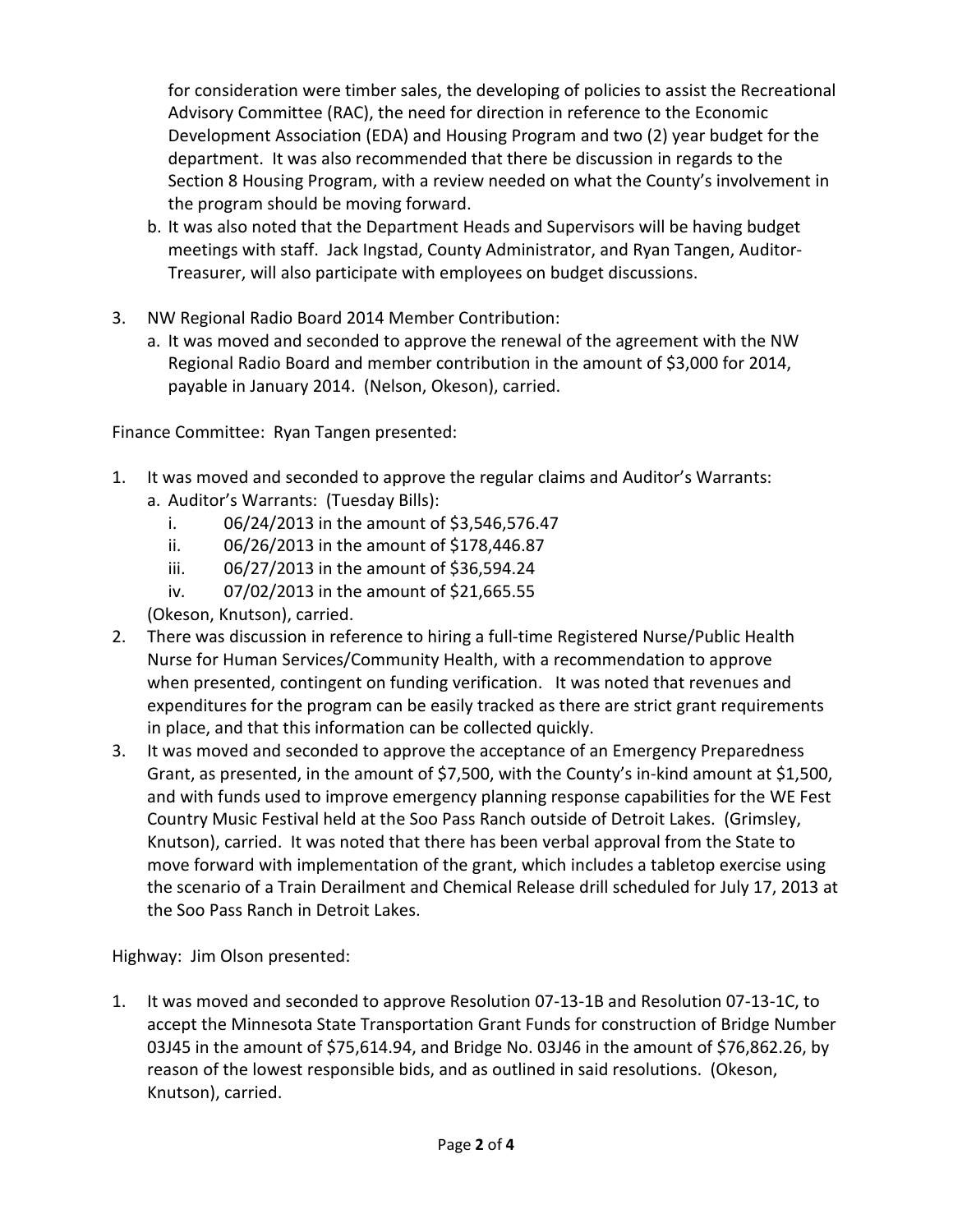- 2. It was moved and seconded to approve Resolution 07-13-1D, to accept the lowest quote from Mapping Solutions, and to authorize and direct the County Engineer to purchase services from Mapping Solutions for printing 3000 new County road maps, in the amount of \$4,250.00. (Nelson, Okeson), carried.
- 3. Mr. Olson provided a Power Point presentation in reference to the proposed \$10.00 Wheelage Tax and ½ Cent Sales Tax for Transportation and Transit funding. Discussion followed and it was noted that a public hearing is required for the consideration of adopting up to a  $\frac{1}{2}$  Cent Sales Tax, but not for the Wheelage Tax. While the Commissioners did not necessarily support either of the taxes, it was the consensus of the Board to continue discussions on both during a Public Hearing held at the next, regularly scheduled Board meeting on July 23, 2013, to allow time for public comment and for additional information to be provided before making any final decisions on either of the taxes.

Human Services: Nancy Nelson presented:

- 1. It was moved and seconded to approve Resolution 07-13-1A, to move forward with the hiring process for one (1) full-time Public Health Nurse/Registered Nurse, contingent upon verification of program revenues and expenditures and with a return to the Board for final approval. (Nelson, Knutson), carried.
- 2. It was moved and seconded to approve the Human Services Claims for Human Services, Community Health, and Transit. (Nelson, Okeson), carried.
- 3. A summary and overview was provided on MNSure, Minnesota's Health Insurance Exchange, the new on-line marketplace where individuals, families, and small businesses will be able to apply for quality, affordable healthcare. It was reported that information provided by the State is continually evolving, with training scheduled for August, and that the Department of Human Services will need Becker County's training plan for the workers by August 1, 2013. Options were discussed, with an anticipated program start date of October 1, 2013. Ms. Nelson will return to the Board at the next, regularly scheduled meeting on Tuesday, July 23, 2013, to request approval of the recommended training plan to include the hiring of staff.

Sheriff: Sheriff Kelly Shannon presented:

- 1. It was moved and seconded to approve adding to the Sheriff's agenda: Number 2: WE Fest Agreement. (Nelson, Knutson), carried.
- 2. It was moved and seconded to approve the renewal of the Joint Powers Agreement with the State of Minnesota, Department of Corrections for the Institution Community Work Crew House Building Program and to ratify the action taken by the County Board Chair to authorize the signing of said agreement. (Nelson, Okeson), carried.
- 3. It was moved and seconded to approve the Agreement with FACE, Inc., for Becker County to provide law enforcement and traffic control in connection with the "WE Fest 2013" event to be held at the Soo Pass Ranch in Lake View Township in Becker County, Minnesota on July 31, 2013 through August 4, 2013, as outlined in said agreement, with the requested change in address as "260<sup>th</sup>" Avenue, and to authorize the signing of the agreement. (Okeson, Knutson), carried.